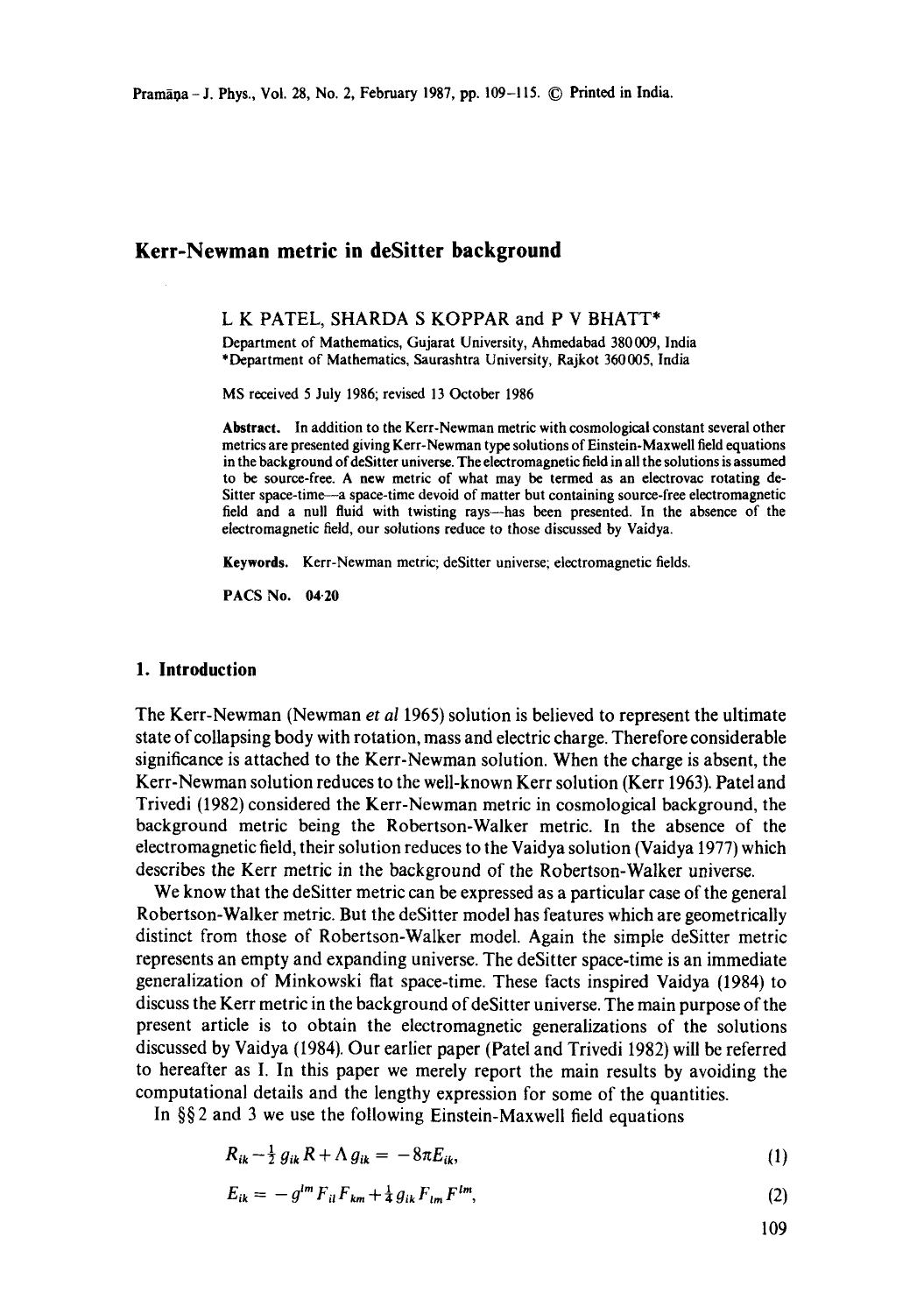110 *L K Patel, Sharda S Koppar and P V Bhatt* 

$$
F_{ik} = A_{i,k} - A_{k,i},\tag{3}
$$

$$
F_{k}^{ik} = 0. \tag{4}
$$

The various symbols occurring in the above field equations have their usual meanings. We permit the electromagnetic field tensor  $F_{ik}$  to vanish.

## **2. Kerr-Newman metric with A**

Vaidya (1984) has shown that the deSitter metric can be put in the form conformal to the Einstein universe metric with negative curvature. Thus the geometry of the deSitter universe is described by the line-element

$$
ds^{2} = \frac{R^{2}}{R^{2} + (x^{2} + y^{2} + z^{2})} \left[ dt^{2} - dx^{2} - dy^{2} - dz^{2} - \frac{(xdx + ydy + zdz)^{2}}{R^{2} + (x^{2} + y^{2} + z^{2})} \right],
$$
\n(5)

where  $R$  is a constant. Vaidya (1984) has given a transformation from the co-ordinates  $(x, y, z)$  to the spheroidal polar co-ordinates which transforms the metric  $(5)$  into the form

$$
ds^{2} = \left[\cosh^{2}(r/R)\left(1 + \frac{a^{2}}{R^{2}}\sin^{2}\alpha\right)\right]^{-1} ds_{0}^{2},
$$
\n(6)

where R is a constant and  $ds_0^2$  is given by

$$
ds_0^2 = 2 (du + a\sin^2\alpha d\beta) dt - (du + a\sin^2\alpha d\beta)^2
$$

$$
- M^2 \left[ \left\{ 1 + \frac{a^2}{R^2} \sin^2\alpha \right\}^{-1} d\alpha^2 + \sin^2\alpha d\beta^2 \right]. \tag{7}
$$

Here  $u = t - r$  and

$$
M^{2} = (R^{2} + a^{2})\sinh^{2}(r/R) + a^{2}\cos^{2}\alpha.
$$
 (8)

Following the scheme of I, we can write down the Kerr-Newman metric in deSitter background as

$$
ds^{2} = \left[\cosh^{2}(r/R)\left\{1 + \frac{a^{2}}{R^{2}}\sin^{2}\alpha\right\}\right]^{-1} ds_{1}^{2},
$$
\n(9)

$$
ds_1^2 = ds_0^2 - (2m\mu - 4\pi e^2 \gamma) (du + a \sin^2 \alpha d\beta)^2, \qquad (10)
$$

where m, e and a are constants, ds<sup>2</sup> is given by (7),  $M^2$  is given by (8) and  $\mu$  and  $\gamma$  are given by the following equations:

$$
\mu M^2 = R \sinh (r/R) \cosh^3 (r/R), \qquad (11)
$$

$$
\gamma M^2 = \cosh^4(r/R). \tag{12}
$$

We have verified that the metric (9) along with (10), (11) and (12) satisfies the Einstein-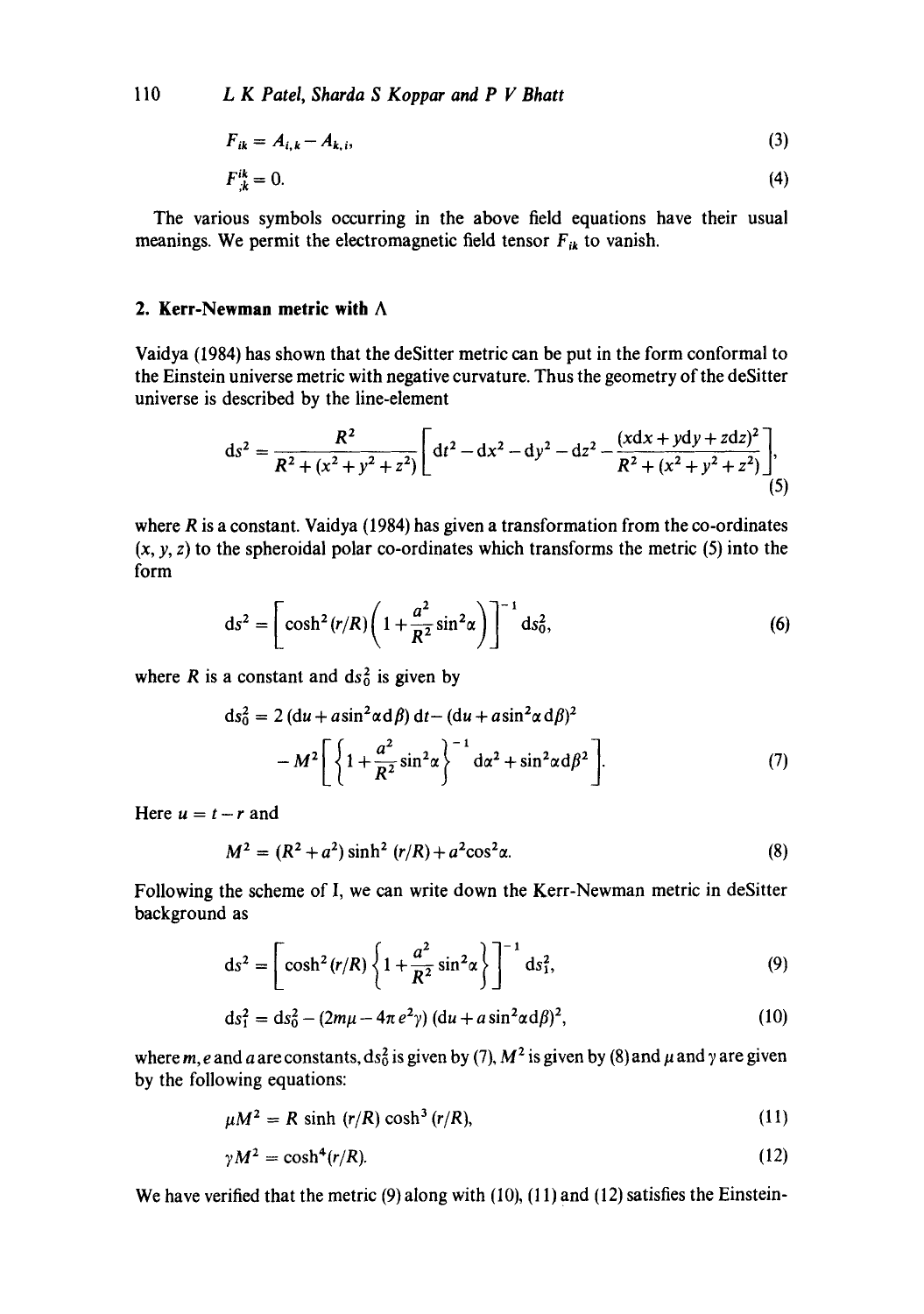Maxwell field equations  $(1)$ ,  $(2)$ ,  $(3)$  and  $(4)$  with

$$
\Lambda = 3/R^2, \qquad A_i = (A, 0, Aasin^2\alpha, 0), \tag{13}
$$

where

$$
A = \left[ eR\sinh\left(\frac{r}{R}\right)\cosh\left(\frac{r}{R}\right)\right]/M^2,\tag{14}
$$

 $M<sup>2</sup>$  being given by (8). Here *e* is a constant of integration and the co-ordinates are named as  $x^1 = u$ ,  $x^2 = \alpha$ ,  $x^3 = \beta$  and  $x^4 = t$ .

When  $e = 0$ , the electromagnetic field vanishes and the metric given by (9) along with (10), (11) and (12) reduces to the Kerr metric with a A-term in the form discussed by Vaidya (1984). The metric given by (9), (10), (11) and (12) can be transformed in the conventional Boyer-Lindquist type co-ordinates. The required transformation equations can be obtained from those given by Vaidya (1984) for the uncharged case by minor modifications. We shall not give these transformation equations here. We have verified that when  $e = 0$ , the Kerr-Newman metric with cosmological constant in these co-ordinates reduces to the Kerr metric with  $\Lambda$  term in Boyer Lindquist co-ordinates given by Demianski (1973).

When  $R \to \infty$ ,  $\Lambda$  becomes zero and we recover the Kerr-Newman metric in the form

$$
ds2 = 2(du + a\sin2 \alpha d\beta) dt - (r2 + a2 \cos2 \alpha) (d\alpha2 + \sin2 \alpha d\beta2)
$$
  
 
$$
- \left[1 + \frac{2mr - 4\pi e2}{r2 + a2 \cos2 \alpha}\right] (du + a\sin2 \alpha d\beta)2.
$$
(15)

Here it should be noted that the Kerr-Newman metric with a  $\Lambda$ -term discussed by us is contained in the family of solutions of electrovac field equations with cosmological constant given by Debever *et al* (1984) (§ 2). Their co-ordinates are different from our co-ordinates. There must be a co-ordinate transformation which transform our solution into the solution given by Debever *et al* (1984). But we have not been able to find out the explicit form of this transformation. One of the advantages of our coordinate system is that Vaidya's results for the uncharged case become transparent on switching off the electromagnetic field in our solution. We also feel that our special form can be handled more easily than the form given by Debever *et al* (1984).

### **3. Anti-deSitter background**

When the cosmological constant  $\Lambda$  is negative, say  $\Lambda = -3/R^2$ ,  $R = \text{constant}$ , the space-time described by the deSitter metric is known in the literature as the anti-deSitter space-time. A surprising result is that the following axially symmetric line-element, conformal to the usual deSitter line-element, represents the anti-deSitter space time.

$$
ds^{2} = \frac{R^{2}}{r^{2} \cos^{2} \alpha} \left[ \left( 1 - \frac{r^{2}}{b^{2}} \right) dt^{2} - \left( 1 - \frac{r^{2}}{b^{2}} \right)^{-1} dr^{2} - r^{2} (d\alpha^{2} + \sin^{2} \alpha d\beta^{2}) \right].
$$
 (16)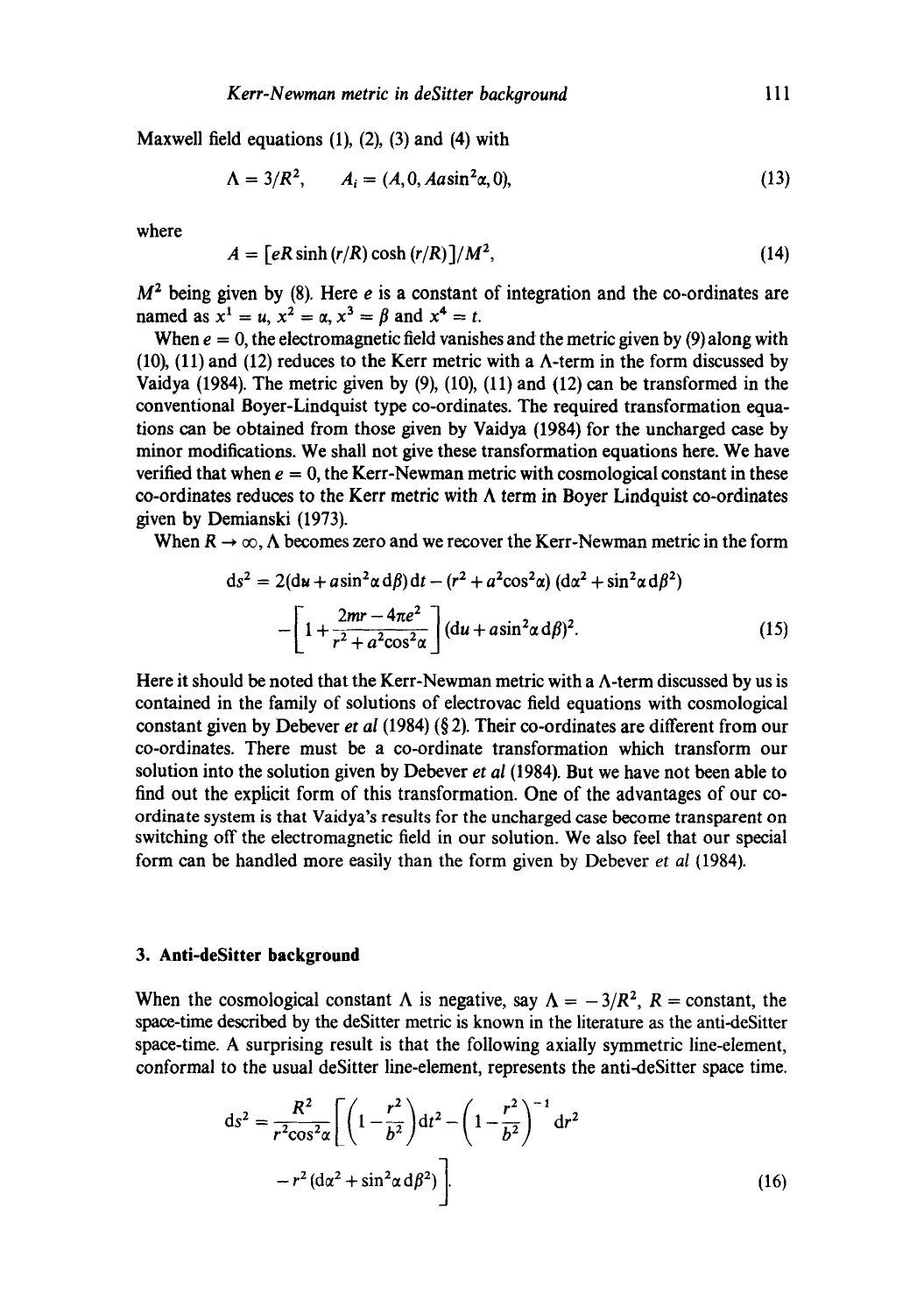The above metric satisfies the field equations

$$
R_{ik} = \Lambda g_{ik}, \quad \Lambda = -3/R^2,
$$

 $b<sup>2</sup>$  being undetermined constant. Vaidya (1984) discussed the Kerr metric in the background of (16). It would be interesting to obtain the Kerr-Newman metric in the anti-deSitter background (16). However we shall not derive this metric here. Instead we note a simple particular case of (16) obtained by choosing the constant  $b \to \infty$ . The background anti-deSitter metric then reduces to the following simple plane symmetric metric

$$
ds^{2} = \frac{R^{2}}{z^{2}} (dt^{2} - dx^{2} - dy^{2} - dz^{2}).
$$
 (17)

The relations between the spherical polar co-ordinates and the Cartesian co-ordinates  $(x, y, z)$  are well known and hence not given here. We now give in a nutshell the Kerr-Newman metric in the anti-deSitter background (17). The explicit form of the Kerr-Newman metric in the background of (17) is given by

$$
ds^{2} = \frac{R^{2}}{r^{2} \cos^{2} \alpha} \left[ 2(du + a \sin^{2} \alpha d\beta) dt - (r^{2} + a^{2} \cos^{2} \alpha) (d\alpha^{2} + \sin^{2} \alpha d\beta^{2}) - \left( 1 + \frac{2mr^{3} - 4\pi e^{2}r^{4}R^{-2}}{r^{2} + a^{2} \cos^{2} \alpha} \right) (du + a \sin^{2} \alpha d\beta)^{2} \right].
$$
 (18)

where  $m$  and  $e$  are constants. Equation (18) gives a very simple metric for the Kerr-Newman-like gravitational field satisfying the field equations (1), (2), (3) and (4) with

$$
\Lambda = -\frac{3}{R^2}, \qquad A_i = \left(\frac{er}{r^2 + a^2 \cos^2 \alpha}, 0, \frac{ear \sin^2 \alpha}{r^2 + a^2 \cos^2 \alpha}, 0\right).
$$
 (19)

That  $\Lambda$  has to be non-zero is a condition for the existence of the background metric of anti-deSitter space-time given by (16) or (17).

The solution (18) cannot be a member of the family of solutions given by Debever *et al* (1984). In their solutions, the cosmological constant  $\Lambda$  is allowed to vanish. But  $\Lambda \neq 0$ is a condition for the existence of our solution (18).

When  $e = 0$  (i.e. in the absence of electromagnetic field), the metric (18) reduces to the Kerr-like metric in the anti-deSitter background discussed by Vaidya (1984).

# **4. The electrovac deSitter space-time with twisting null rays**

We know that the geometry of the Reissner-Nordstrom solution is described by the line element

$$
ds^{2} = 2du dt - \left(1 + \frac{2m}{r} - \frac{4\pi e^{2}}{r^{2}} + \frac{r^{2}}{R^{2}}\right) du^{2} - r^{2} (d\alpha^{2} + \sin^{2}\alpha d\beta^{2}).
$$
 (20)

Here we have assumed that the cosmological constant  $\Lambda = 3/R^2$  is non-zero. We also know that the Kerr-Newman solution is described under the Minkowskian space-time. Thus in the absence of the source the Kerr-Newman solution reduces to the flat space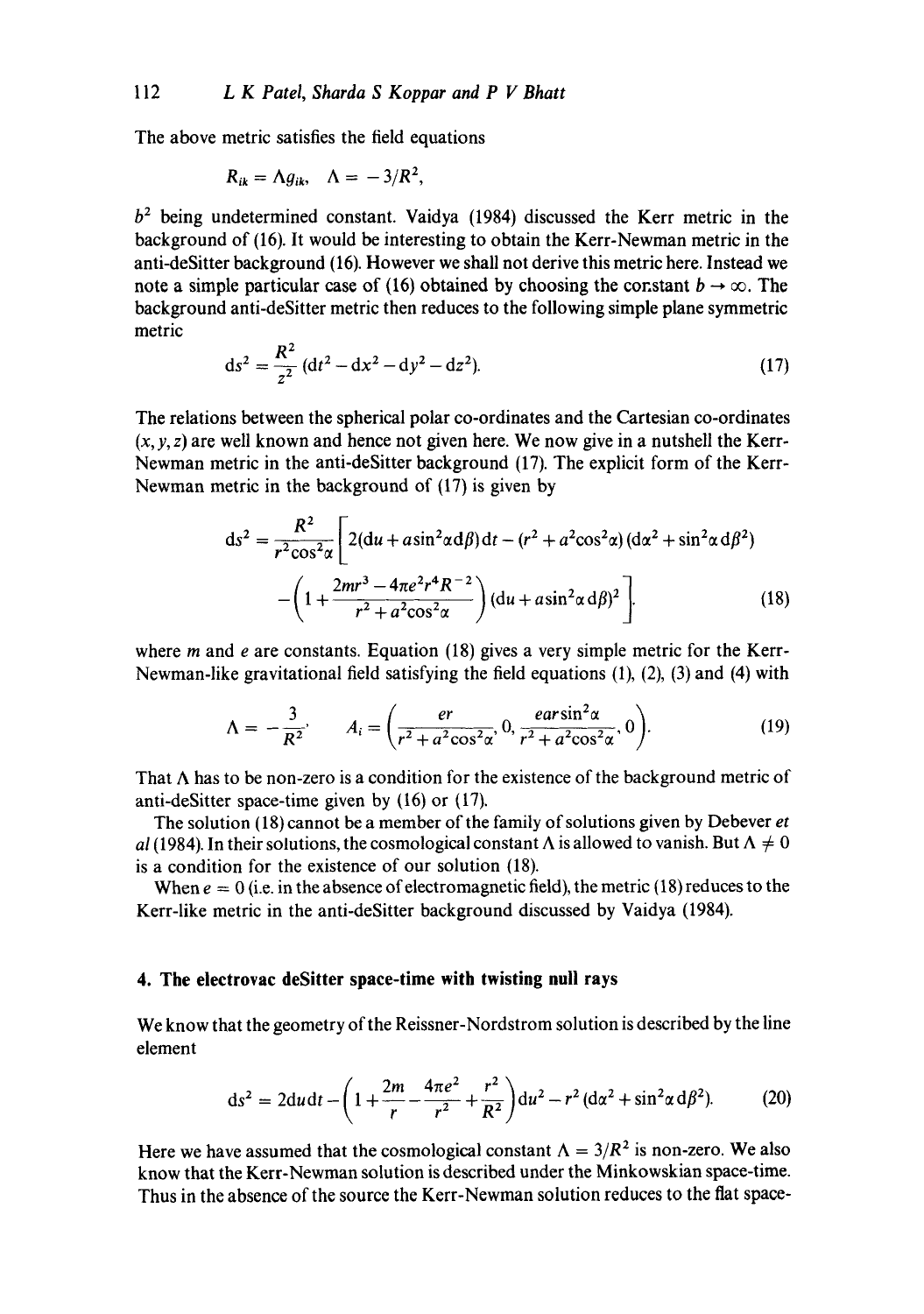time. This fact suggests an immediate generalization of (20) to the following metric

$$
ds^{2} = 2(du + g\sin\alpha d\beta)dt - H(r^{2} + y^{2})d\Omega^{2}
$$

$$
-\left(1 + \frac{2mr - 4\pi e^{2}}{r^{2} + y^{2}} + \frac{r^{2} + y^{2}}{R^{2}}\right)(du + g\sin\alpha d\beta)^{2}, \qquad (21)
$$

with

$$
g = g(\alpha),
$$
  $y = y(\alpha),$   $H = H(\alpha),$   $\Lambda = 3/R^2$  and  
 $d\Omega^2 = d\alpha^2 + \sin^2 \alpha d\beta^2.$ 

It may be noted that if  $\Lambda = 0$ , with  $g\sin\alpha = a\sin^2\alpha$ ,  $y = -a\cos\alpha$  and  $H = 1$ , (21) gives us the usual Kerr-Newman metric. Here  $a$  is a constant. It is easy to see that the metric (21) is a particular case of the Kerr-NUT metric (Vaidya *et al* 1976)

$$
ds^{2} = 2 (du + g\sin\alpha d\beta) dt - M^{2} d\Omega^{2} - 2L (du + g\sin\alpha d\beta)^{2},
$$
 (22)

and so we can freely use the tetrad formalism developed in that paper to work out the physics of the metric (21). Using the tetrad

$$
\theta^1 = du + g \sin \alpha d\beta, \quad \theta^2 = M d\alpha, \quad \theta^3 = M \sin \alpha d\beta,
$$
  

$$
\theta^4 = dt - L \theta^1,
$$
 (23)

the tetrad components  $R_{(ab)}$  of the Ricci tensor for the metric (22) are also recorded there. It should be noted that the metric (22) takes the form

$$
ds^2 = 2\theta^1\theta^4 - (\theta^2)^2 - (\theta^3)^2,
$$

in terms of the Cartan's frame (23). It can be easily checked that if one chooses

$$
g d\alpha = dy, \quad H = -f/y, \quad 2f = (\partial g/\partial \alpha) + g \cot \alpha, \tag{24}
$$

one finds that for the metric (21)

$$
R_{(24)} = R_{(34)} = R_{(12)} = R_{(13)} = R_{(44)} = R_{(23)} = 0,
$$
  
\n
$$
R_{(14)} = \Lambda - [4\pi e^2/(r^2 + y^2)^2],
$$
  
\n
$$
R_{(22)} = R_{(33)} = -\Lambda - \frac{4\pi e^2}{(r^2 + y^2)^2} + [2 + \frac{4}{3}\Lambda y^2 - y G] (r^2 + y^2)^{-1},
$$
  
\n
$$
R_{(11)} = -\frac{2y}{3} \Lambda \left[ \frac{g^2}{f} + 2y \right] (r^2 + y^2)^{-1} + 8\pi \frac{y}{f} e^2 g^2 (r^2 + y^2)^{-3}.
$$
 (25)

We have verified that for the metric (21) the Maxwell equations (4) give us the electromagnetic 4 potential  $A_i$  as

$$
A_i = \left(\frac{er}{r^2 + y^2}, 0, \frac{erg\sin\alpha}{r^2 + y^2}, 0\right).
$$
 (26)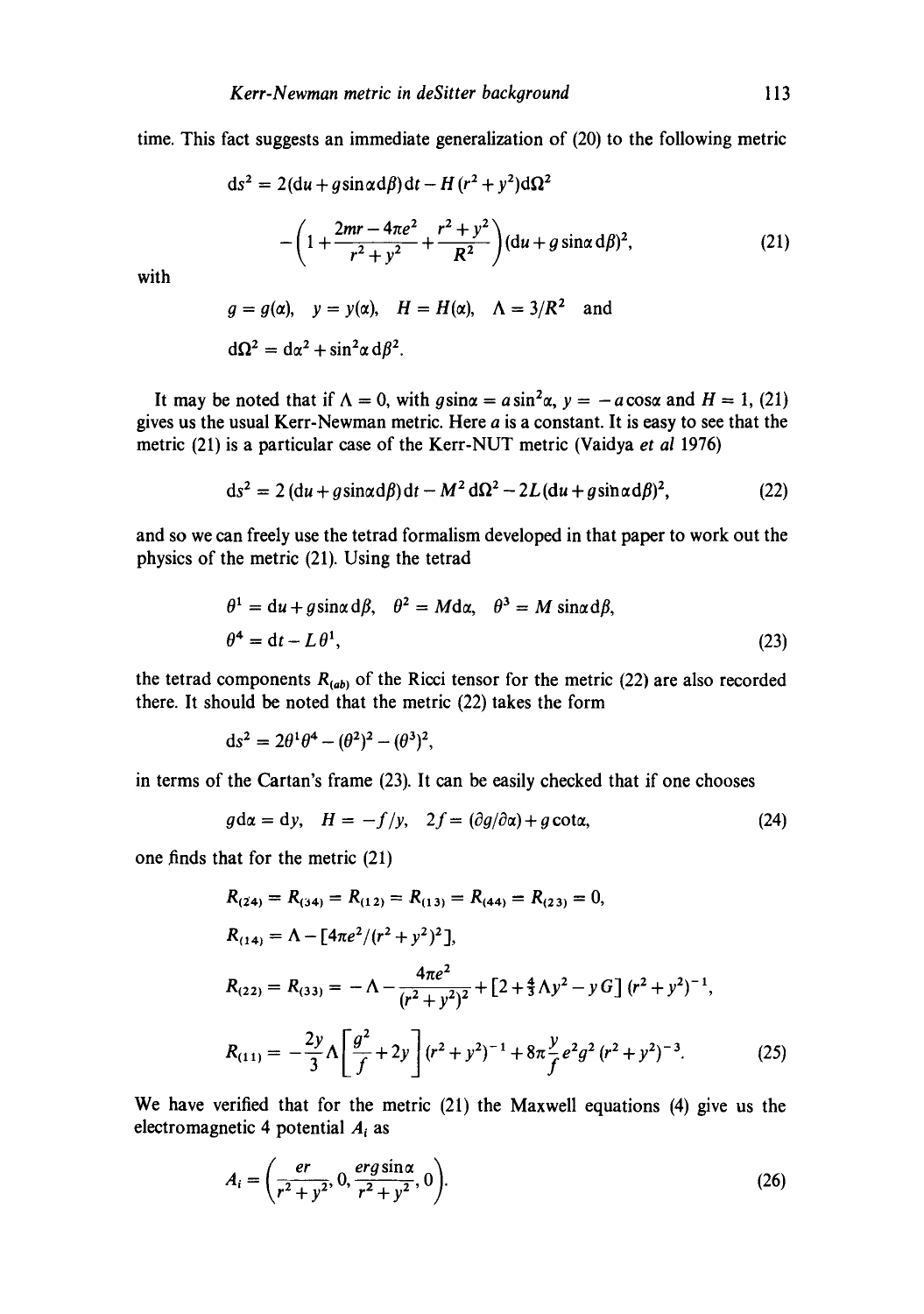In  $(24)$  the quantity G is defined by

$$
2fG = g^2 \left[ \frac{1}{y^2} + \frac{\partial}{\partial y} \left( \frac{1}{f} \frac{\partial f}{\partial y} \right) \right] + 2 \frac{\partial f}{\partial y} - 2.
$$

It is clear that if we choose

$$
8\pi\sigma = \frac{2y\Lambda}{3} \left[ \frac{g^2}{f} + 2y \right] (r^2 + y^2)^{-1}
$$
  
and 
$$
Gy - 2 - \frac{4}{3}\Lambda y^2 = 0,
$$
 (27)

we shall have  $R_{ik} = \Lambda g_{ik} - 8\pi E_{ik} - 8\pi\sigma \xi_i \xi_k$ , where  $\xi_i$  is a null vector defined by  $\zeta_i dx^i = du + g \sin \alpha d\beta$ . We have verified that the null congruence  $\zeta_i$  is geodetic and expanding. It should also be noted that the twist of the null congruence  $\xi_i$  is non-zero. Equations (24) and (27) are the three equations which determine the unknown functions of  $\alpha$  in the metric (21).

If  $R \to \infty$ ,  $\Lambda = 0$  and (24) and (27) are satisfied by  $f = -y = a \cos \alpha$ ,  $g = a \sin \alpha$ , a being a constant. The metric (21) then becomes the usual Kerr-Newman metric. Vaidya (1984) showed that the metric (21) with (24) and (27) gives a rotating deSitter space-time provided the mass parameter  $m$  and the charge parameter  $e$  are zero. Thus the metric

$$
ds^{2} = 2(du + g\sin\alpha d\beta)dt - \left(\frac{f}{-y}\right)(r^{2} + y^{2})(d\alpha^{2} + \sin^{2}\alpha d\beta^{2}) - \left[1 + \frac{2mr - 4\pi e^{2}}{r^{2} + y^{2}} + \frac{r^{2} + y^{2}}{R^{2}}\right](du + g\sin\alpha d\beta)^{2},
$$
\n(28)

with

$$
dy = g d\alpha
$$
,  $f = f(y)$  and  $Gy - 2 - \frac{4}{3}\Lambda y^2 = 0$ 

becomes the Kerr-Newman metric in the cosmological background of the rotating dzSitter universe. The particular case  $m = 0$  of (28) gives us the electrovac deSitter space-time with twisting null rays.

In the solutions discussed by Debever *et al* (1984) the radiation density  $\sigma$  is zero. But for the solution discussed in this section  $\sigma$  is non zero. Therefore we can say that the solution of this section is not contained in the family of solutions given by Debever *et al* (1984).

### **Acknowledgements**

It is a pleasure to thank Professor P C Vaidya for enlightening discussions regarding the problem. Two of us (PVB and SSK) wish to thank the University Grants Commission for financial assistance. Thanks are also offered to the referees for helpful suggestions.

#### **References**

Debever R, Kamran N and McLenaghan R G 1984 *J. Math. Phys.* 25 1955 Demianski M 1973 *Acta Astron.* 23 221